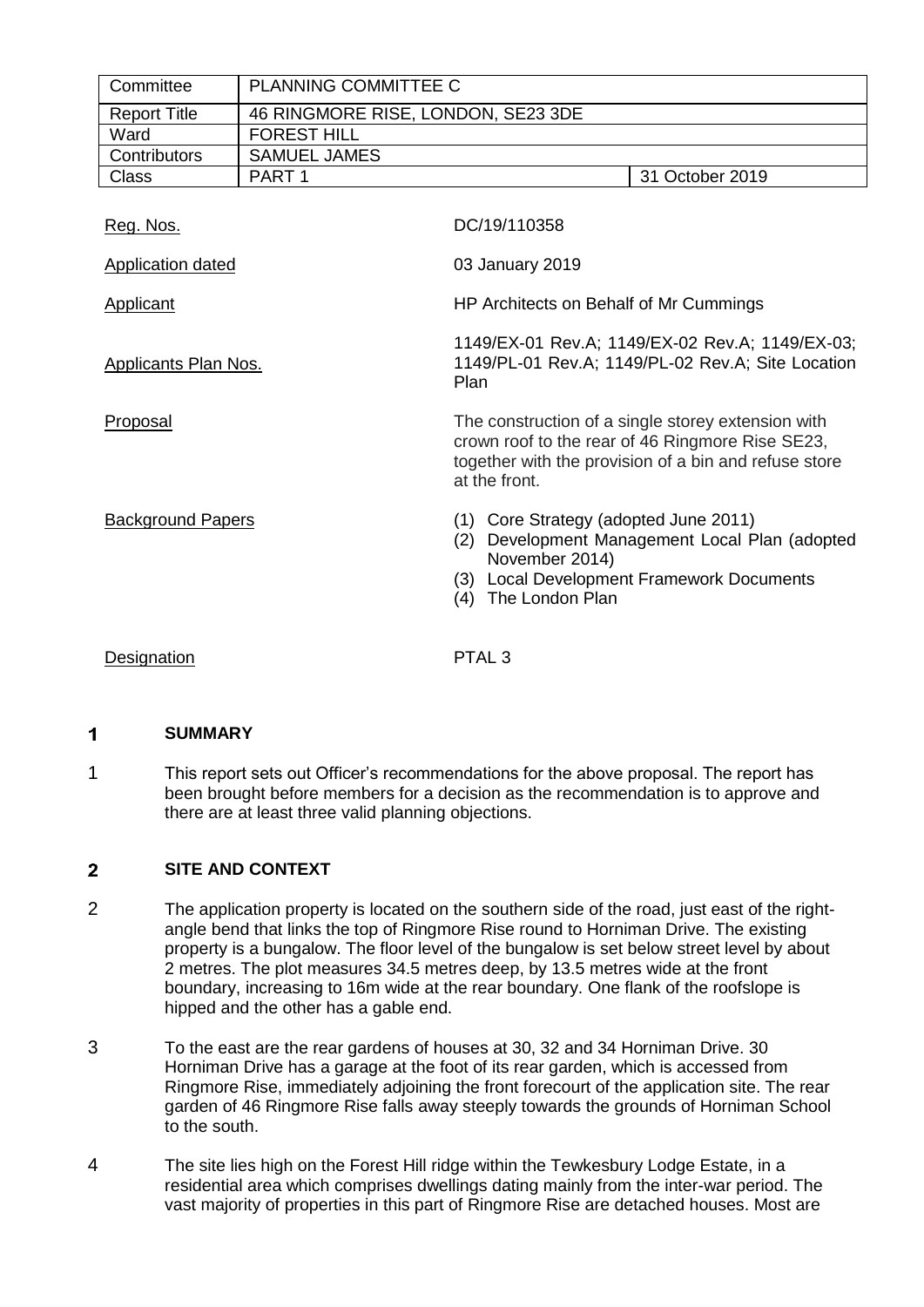two-storey, but there are several bungalows, such as that on the application site. The site is in an elevated location and the surrounding ground level slopes downwards towards the north and west, so that most houses have impressive views north and west toward central London. The topography is such that houses on the east side of Ringmore Rise are elevated by several metres above road level, whereas the properties on the west of the road, such as the application property have their ground levels set a metre or even several metres below the road.

- 5 The far end of Ringmore Rise has a consistent roofscape of hipped roofs however closer to the site there is greater variation in roof form including pitched roofs, hip to gable extensions and other individually design properties such as No.30 Horniman Drive, located on the corner of Horniman Drive and Ringmore Rise.
- 6 The property is not within a conservation area nor is it subject to an Article 4 Direction. The property is not nor is it adjacent to a listed building. The PTAL rating is 3.

### $\overline{3}$ **RELEVANT PLANNING HISTORY**

7 **DC/13/85703** – Planning permission was refused for the demolition of existing bungalow at 46 Ringmore Rise and the construction of 2 part one/part three-storey, 4 bedroom semi-detached houses, together with the provision of 2 car parking spaces and associated landscaping, for the reason that:-

> "The proposed development, by virtue of its inappropriate scale and mass was considered to constitute an overdevelopment of the site, and would cause a significant and unacceptable impact on the occupiers of 30-34 Horniman Drive and 44 Ringmore Rise."

The proposal was dismissed at appeal in September 2014.

- 8 **DC/14/86815** May 2014 A Certificate of Lawful Development (Proposed) was issued in respect of the construction of a single storey rear extension at 46 Ringmore Rise, together with the conversion of the existing garage to provide additional residential accommodation.
- 9 **DC/14/87162** 11 June 2014 Planning permission was refused for the construction of a single-storey front and side infill extension and an additional storey at first floor level, plus new roof, to provide a four-bedroom house at 46 Ringmore Rise, together with the provision of 1 car parking space, for the following reasons:-

"The proposed development, by virtue of its inappropriate scale and mass is considered to constitute an overdevelopment of the site, and would cause a significant and unacceptable impact on the occupiers of 30-34 Horniman Drive and 44 Ringmore Rise and result in an over-dominant feature in the street scene in this part of Ringmore Rise, contrary to Objective 10: Protect and Enhance Lewisham's Character and Policy 15: High Quality Design for Lewisham of the Local Development Framework - Core Strategy (June 2011) and emerging policies DM Policy 30 Urban design and local character and Policy 32 Infill, Backland, Back Garden and Garden Amenity Area Development of the Development Management Local Plan (Submission Version - August 2013) and saved policies URB 3 Urban Design, HSG 4 Residential Amenity, HSG 5 Layout and Design of New Residential Development & HSG 8 Backland and Infill Development of the adopted Unitary Development Plan (July 2004)."

The applicant lodged a successful appeal against the decision and the scheme was allowed on the 30th of April 2015 under appeal decision APP/C5690/D/14/2225090 for the following reasons: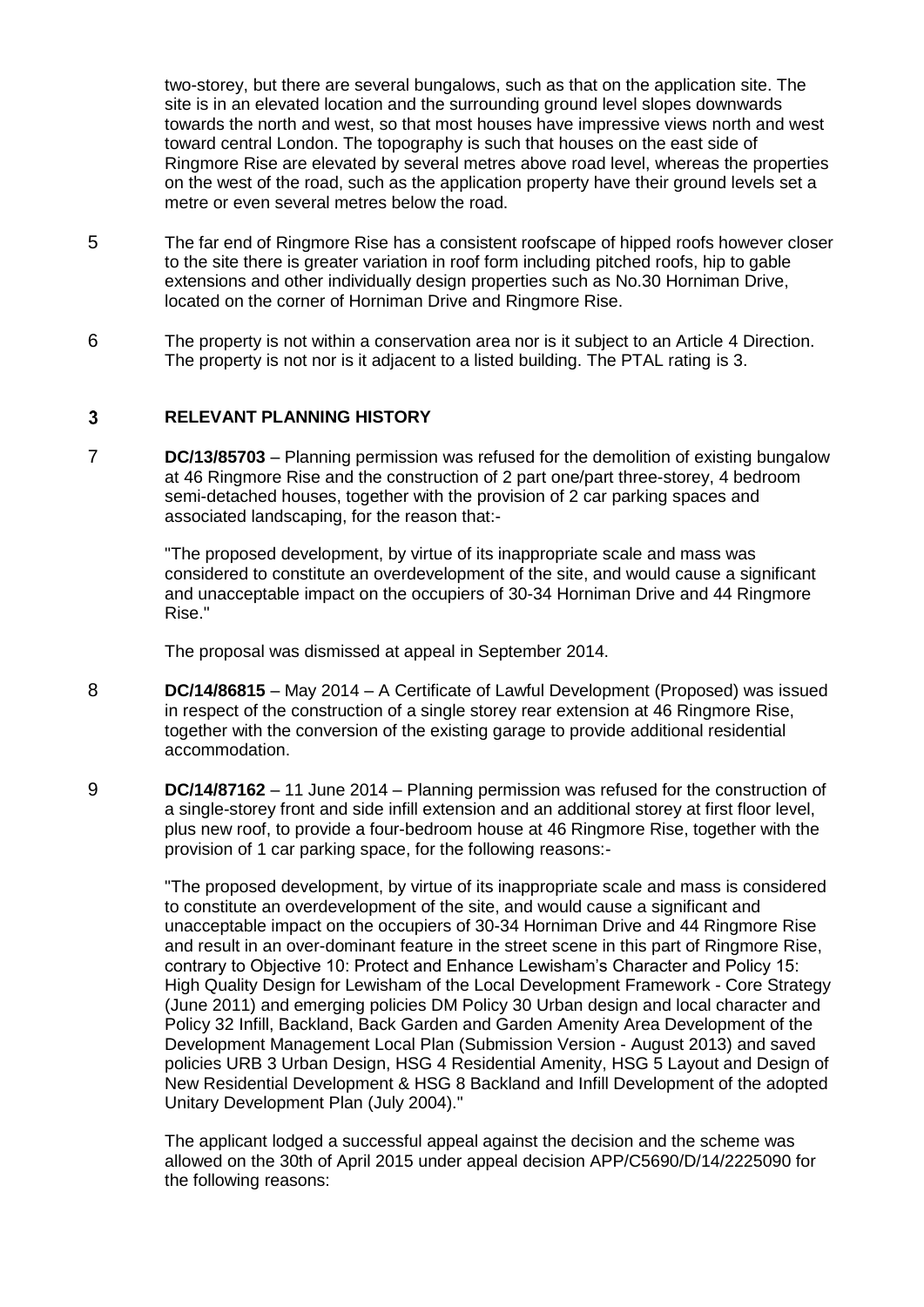The development would not cause material harm to the character and appearance of the surrounding area.

The development would not cause material harm to the living conditions of neighbouring occupiers.

This permission was never implemented and lapsed on 30<sup>th</sup> April 2018.

- 10 **DC/14/88500** 8 September 2014 The Council confirmed that prior approval was required for the construction of a single-storey rear extension at 46 Ringmore Rise - The extension will extend 8 metres beyond the rear wall of the original dwelling house, the maximum height will be 3 metres and the height at the eaves of the proposed extension will be 3 metres.
- 11 **DC/14/88701** 31 October 2014 Planning permission was granted for the demolition of the existing garage and construction of a single-storey extension to the side of 46 Ringmore Rise, together with the excavation of a new lower ground floor to provide additional accommodation, with light wells to the front and projecting glazed roof light to the rear, alterations to the front garden, including new vehicular crossover, driveway and landscaped areas.
- 12 **DC/14/89609** 1 December 2014 The Council confirmed that prior approval was not required for the proposed single storey extension that would extend 8m beyond the rear wall of existing dwelling. At the rear wall of the existing dwelling, the extension would be 3m in height sloping to 2m in height 1.7m from the existing rear wall. Then the extension submerges into the existing surface with a flat roof that is 2.05m high at natural ground level at the rear of the extension.
- 13 **DC/14/89595** 12 December 2014 A certificate of Lawful Development was issued in respect of the demolition of the existing garage and the construction of a single storey extension to the side of 46 Ringmore Rise.
- 14 **DC/14/90131** 4th February 2014 A Certificate of Lawful Development was issued for the construction of two hip to gable roof extensions and a dormer in the rear roof slope at 46 Ringmore Rise SE23, together with obscure glazed windows in the gable end.
- 15 **DC/15/91023** –Planning permission was granted for the demolition of the existing green house and garage to the side of 46 Ringmore Rise SE23 and the construction of a single storey side extension incorporating living space.
- 16 **DC/15/91580** –A Lawful Development Certificate (proposed) was refused in respect of a single storey rear extension at 46 Ringmore Rise SE23. The decision was subsequently appealed and dismissed.
- 17 **DC/15/90901** –Planning permission was refused for the construction of two hip to gable roof extensions and a dormer in the rear roof slope at 46 Ringmore Rise SE23, together with obscure glazed windows in the gable end. The refusal was appealed and allowed.
- 18 **DC/15/92466**  Planning permission was granted the construction of a single storey extension with crown roof to the rear 46 Ringmore Rise.

It is noted that the above permission is for an extension almost identical to the one proposed here. This permission lapsed on 28<sup>th</sup> August 2018.

19 **DC/16/97710 –** Planning permission was granted for the construction of a single storey extension to the rear of 46 Ringmore Rise SE23.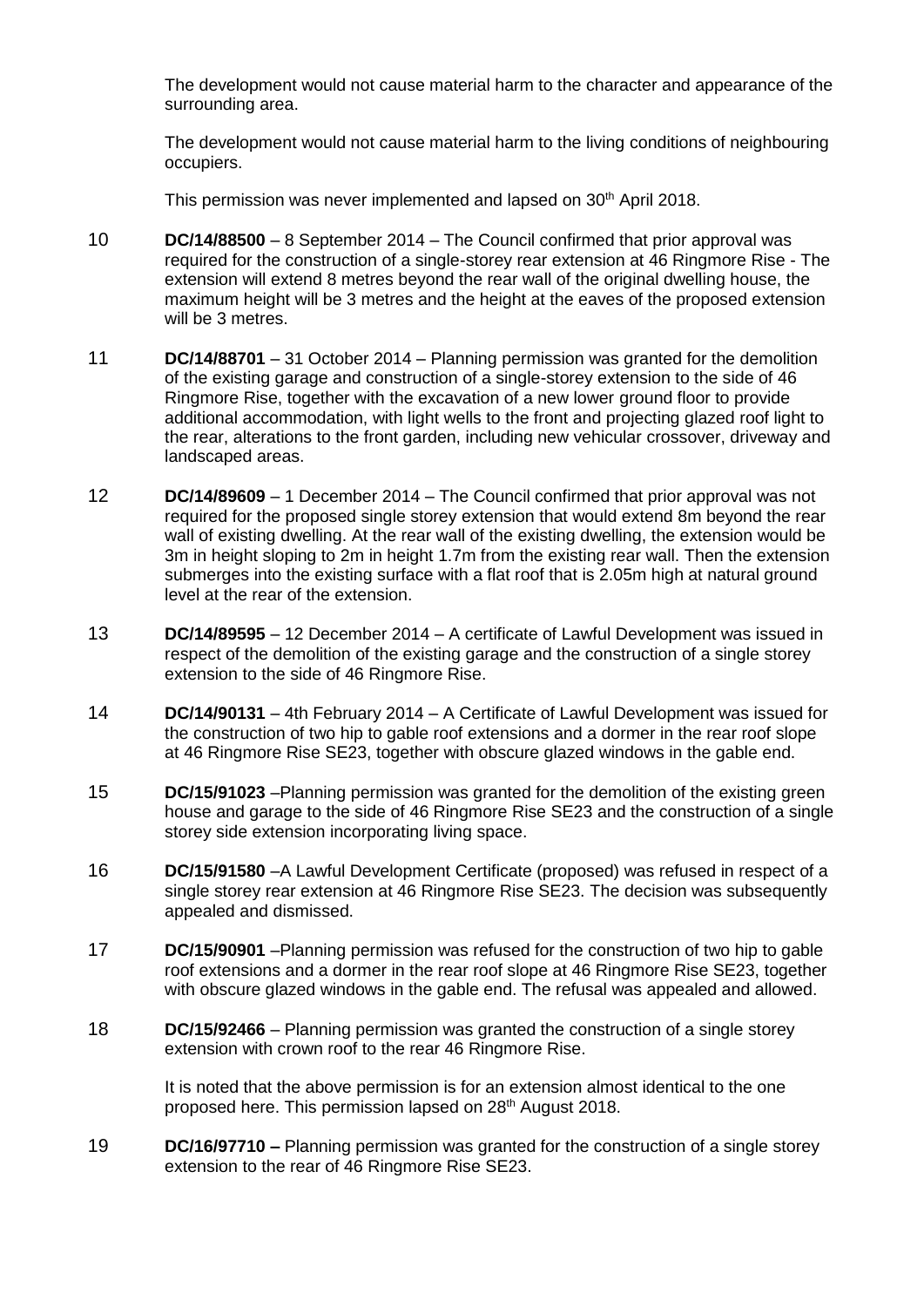The scale and massing of the rear extension approved above is virtually identical to the extension proposed here.

- 20 **DC/18/106932 –** Planning permission was granted at committee for the demolition of the existing garage and the construction of a single-storey front and side infill extension, an additional storey at first floor level, plus new roof incorporating 8 roof lights, to provide a four-bedroom house at 46 Ringmore Rise SE23, together with the provision of 1 car parking space.
- 21 **DC/18/109965 –** There is a concurrent live application being considered for the demolition of the existing garage and the construction of a ground and lower ground floor extension to the side, excavation to create a new lower ground floor level, creation of 2 lightwells to the front and a lightwell to the rear with a glazed rooflight above at 46 Ringmore Rise, SE23, together with alterations to the front garden landscaping, installation of a new vehicluar crossover to create an in-out driveway, bicycle store and tree planting.

### $\blacktriangle$ **CURRENT PLANNING APPLICATION**

- 22 The current application proposes to construct a single storey extension with crown roof to the rear of 46 Ringmore Rise SE23, together with the provision of a bin and refuse store at the front. The proposal would extend 4m from the rear wall of the main building and 3.7m to the projection, with a width of 8.93m which would be 2.1m away from the boundary of the adjoined neighbours at No.44 Ringmore Rise and 3.25m away from the shared boundary at No.30 Horniman Drive. The extension would have a crown roof with a maximum height of 4m (measured from ground level adjacent to the existing rear elevation) and the eaves height of 3.45m to the sides.
- 23 The external walls of the proposed extension would be in white painted render to match the existing material and the proposed crown roofing would be in tiles matching the existing roof. Two set of windows and doors would be installed to the rear which will provide the access to the rear garden. A fixed obscure window is proposed to each side of the proposed extension. Proposed windows and doors would be timber framed according to the plan. A set of two identical rooflights would be fixed on to the slopes of the proposed roof to the sides.
- 24 Due to the slope of the ground level from the front to the rear of the garden, steps are proposed to provide access to the rear garden.
- 25 A bin and cycle storage at 1.2m by 2m is proposed to the front.

## $5<sup>1</sup>$ **CONSULTATION**

### $5.1$ **APPLICATION PUBLICITY**

- 26 The Council's consultation was undertaken in accordance with the minimum statutory requirements and those required by the Council's adopted Statement of Community Involvement.
- 27 Letters were sent to adjoining residents in the surrounding area and the relevant ward Councillors on 14/01/2019. The applicant displayed a site notice on 01/02/2019.
- 28 Three letter of objections have been received the neighbours. The summary of objections are listed below: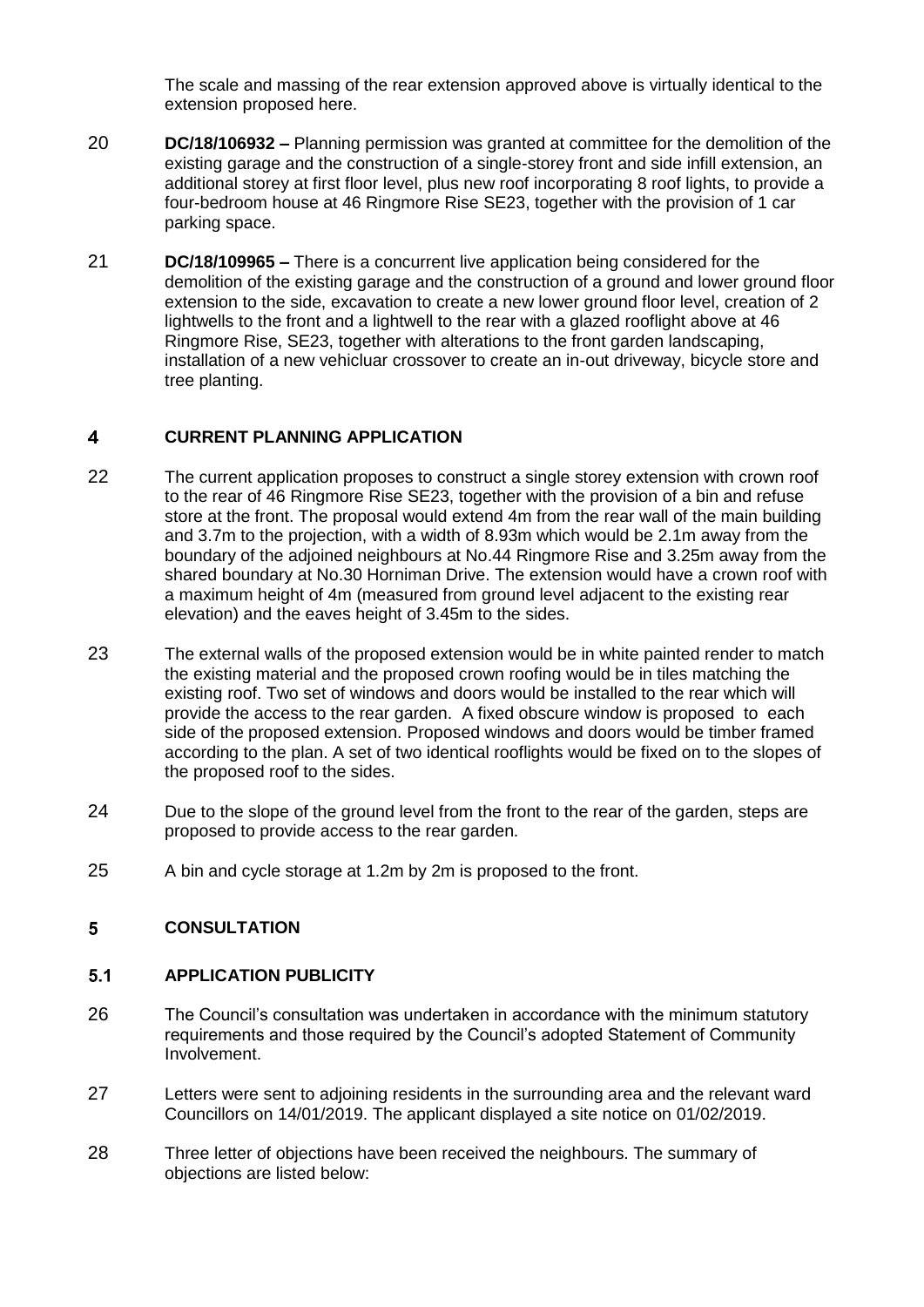### $5.1.1$ **Objections**

| <b>Material planning consideration</b>                                   | Para where addressed |
|--------------------------------------------------------------------------|----------------------|
| Lose the open aspect of their garden;                                    | 55, 56, 57           |
| Would be oppressive and impact on outlook                                | 55, 56, 57           |
| Extension will not be aesthetically pleasing.                            | 52, 53               |
| Increased sense of enclosure to neighbours                               | 55, 56, 57           |
| Overshadowing to neighbours properties                                   | 55, 56, 57           |
| Loss of Privacy to neighbours                                            | 63                   |
| Extension would result in neighbouring occupiers<br>feeling 'hemmed in'. | 55, 56, 57           |
| Extension would be over development                                      | 46, 49               |

29 The following concerns, which are non-material to this application were also raised, as follows:

> • There have been a large number of previous planning applications and permissions at the property and neighbours are concerned as they do not know the applicant's intentions. Officer comment: The number of previous applications is not relevant to the planning decision before members.

## 6 **POLICY CONTEXT**

### $6.1$ **LEGISLATION**

30 Planning applications are required to be determined in accordance with the statutory development plan unless material considerations indicate otherwise (S38(6) Planning and Compulsory Purchase Act 2004 and S70 Town & Country Planning Act 1990).

### $6.2$ **MATERIAL CONSIDERATIONS**

- 31 A material consideration is anything that, if taken into account, creates the real possibility that a decision-maker would reach a different conclusion to that which they would reach if they did not take it into account.
- 32 Whether or not a consideration is a relevant material consideration is a question of law for the courts. Decision-makers are under a duty to have regard to all applicable policy as a material consideration.
- 33 The weight given to a relevant material consideration is a matter of planning judgement. Matters of planning judgement are within the exclusive province of the LPA. This report sets out the weight Officers have given relevant material considerations in making their recommendation to Members. Members, as the decision-makers, are free to use their planning judgement to attribute their own weight, subject to the test of reasonableness.
- 34 Draft London Plan: The Mayor of London published a draft London Plan on 29 November 2017 and minor modifications were published on 13 August. The Examination in Public commenced on 15 January 2019 and concluded on 22 May 2019. Following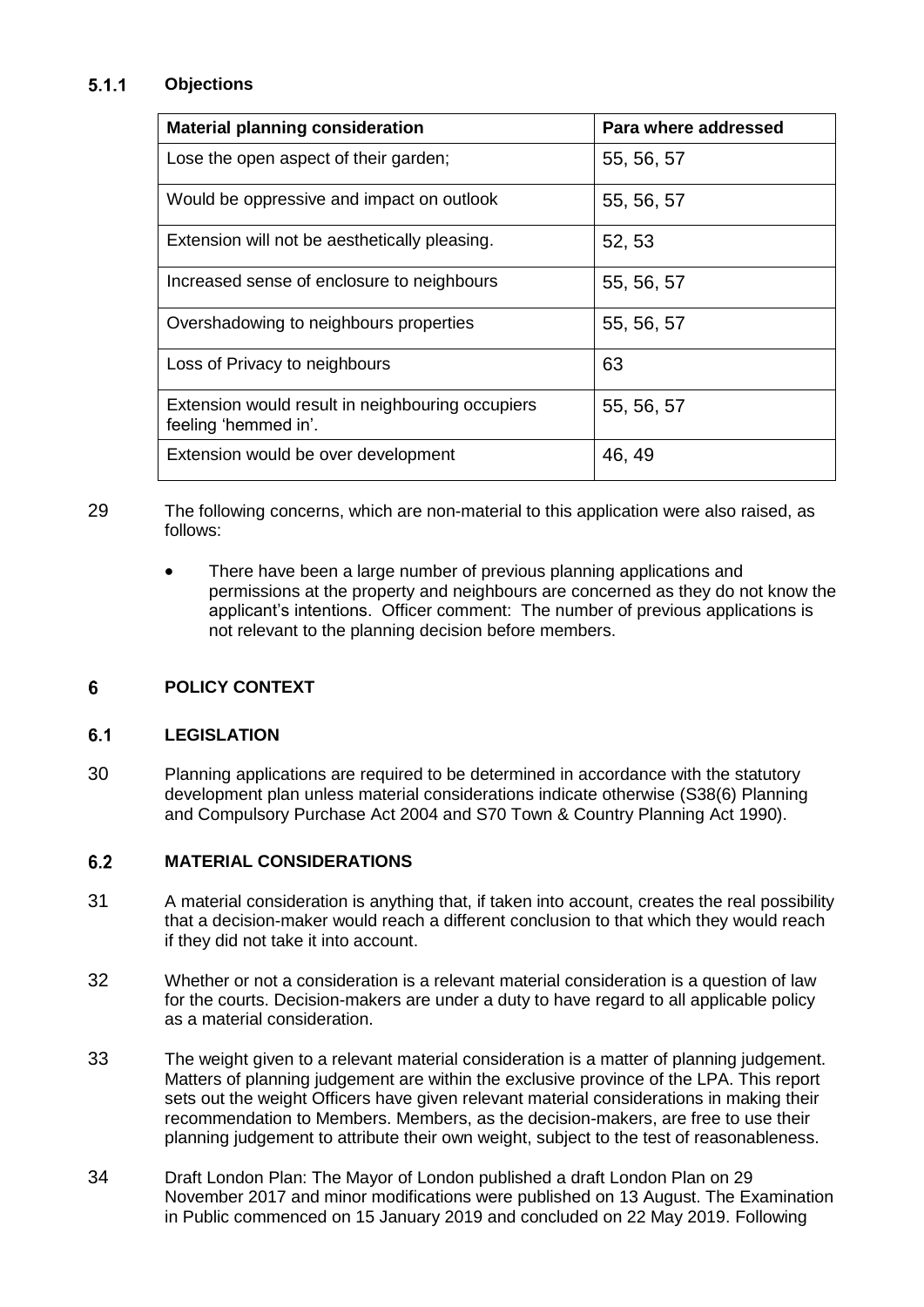the Examination in Public, an updated draft new London Plan was published, consolidated with suggested changes in July 2019. This document has some weight as a material consideration when determining planning applications. The relevant draft policies are discussed within the report (DLPP).

### $6.3$ **NATIONAL POLICY & GUIDANCE**

- National Planning Policy Framework 2019 (NPPF)
- National Planning Policy Guidance

### $6.4$ **DEVELOPMENT PLAN**

- 35 The Development Plan comprises:
	- London Plan Consolidated With Alterations Since 2011 (March 2016) (LPP)
	- Core Strategy (June 2011) (CSP)
	- Development Management Local Plan (November 2014) (DMP)
	- Site Allocations Local Plan (June 2013)

### **SUPPLEMENTARY PLANNING GUIDANCE** 6.5

- 36 Lewisham SPD:
	- Alterations and Extensions Supplementary Planning Document (April 2019)

# 37 London Plan SPG/SPD

- Sustainable Design and Construction (April 2014)
- Housing (March 2016)

### $\overline{7}$ **PLANNING CONSIDERATIONS**

- 38 The main issues are:
	- Design
	- Impact on Adjoining Properties
	- Impact on highways

## $7.1$ **PRINCIPLE OF DEVELOPMENT**

## *Discussion*

39 The Council are supportive of householders extending their homes in principle, subject to the impact of the extension on the appearance of the house, the surrounding area and on neighbouring residential amenity.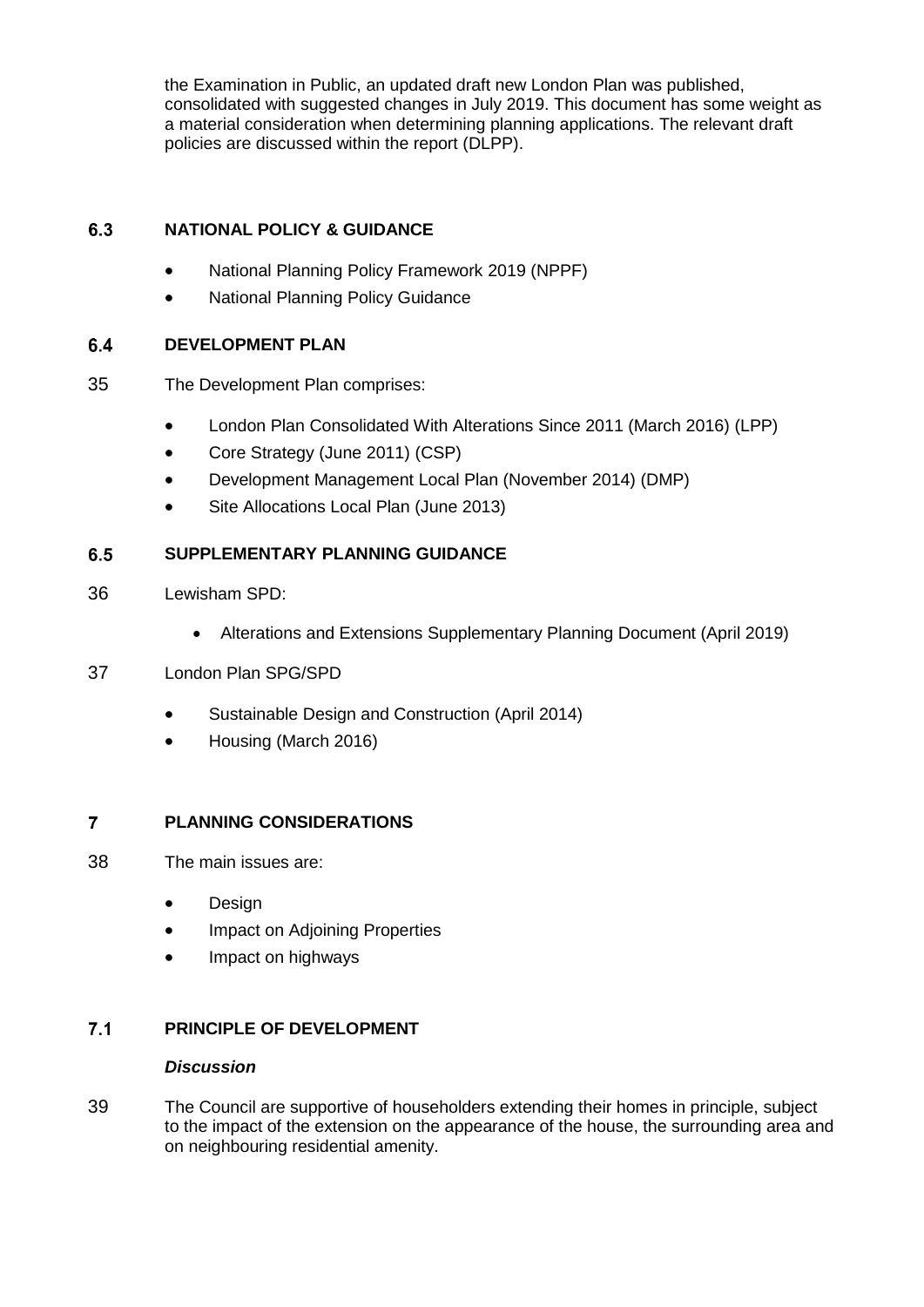- 40 As there is a lapsed permission for an almost identical proposal at the same property (DC/15/92466), whether there are any material changes in policy, or to the surrounding area since that proposal was granted must also be considered.
- 41 That application was determined under the same development plan as is relevant now, and there are no significant changes to Council Policy regarding extensions to households that would allow a different assessment now. However, it should be acknowledged that the Alterations and Extensions Supplementary Planning Document (April 2019) has been adopted, replacing the former Residential Standards SPD which the previous permission would have been assessed against.
- 42 Both the superseded Residential Standards SPD (2012) and the adopted Alterations and Extensions SPD (2019) seek to ensure extensions are subordinate to the main structure, do not harm the character of the surrounding area, and do not harm the residential amenity of neighbours. There is no guidance in the 2019 SPD which would allow a different outcome in assessment for this application.

## $7.2$ **URBAN DESIGN**

# *General Policy*

- 43 Core Strategy Policy 15 requires that for all development in Lewisham, the Council will seek the highest quality design.
- 44 DM Policy 30 sets out the Council's objectives for urban design and local character throughout the Borough. The policy seeks to achieve a high standard of design in all development proposals.
- 45 DM Policy 31 provides standards for alterations and extensions to existing buildings within the Borough including residential extensions.
- 46 Specific regard is also given to the Council's Alterations and Extensions SPD which states that extensions should be smaller and less bulky than the original building and reflect its form and shape. In general, the extension complies with the guidance in the Alterations and Extensions SPD.

*Discussion*

*Rear Extension*

- 47 The proposed extension would be single storey in height, and would remain subordinate to the existing house, due to its set-down roof ridgeline. The eaves would match the main house, which is appropriate for a bungalow extension.
- 48 The maximum height of the proposal is noted as 4m on the elevations, but this is measured from ground level at the rear wall of the existing house. When measured at the rear wall of the extension, due to the sloping ground level away from the house, the maximum height would be 5.2m, and the eaves height would be 4.1m.
- 49 Although this is relatively high for a rear extension, it is due to the sloping nature of the garden, and the proposed extension is still considered to be a subordinate addition, which would not over-dominate the host property. The matching eaves height, and matching pitch of the roof ensure the extension respects the form and architectural integrity of the host property.
- 50 The 4m depth is acceptable considering the overall length and width of the existing garden, of which well over the 50% required by Policy DM31 would remain as a result.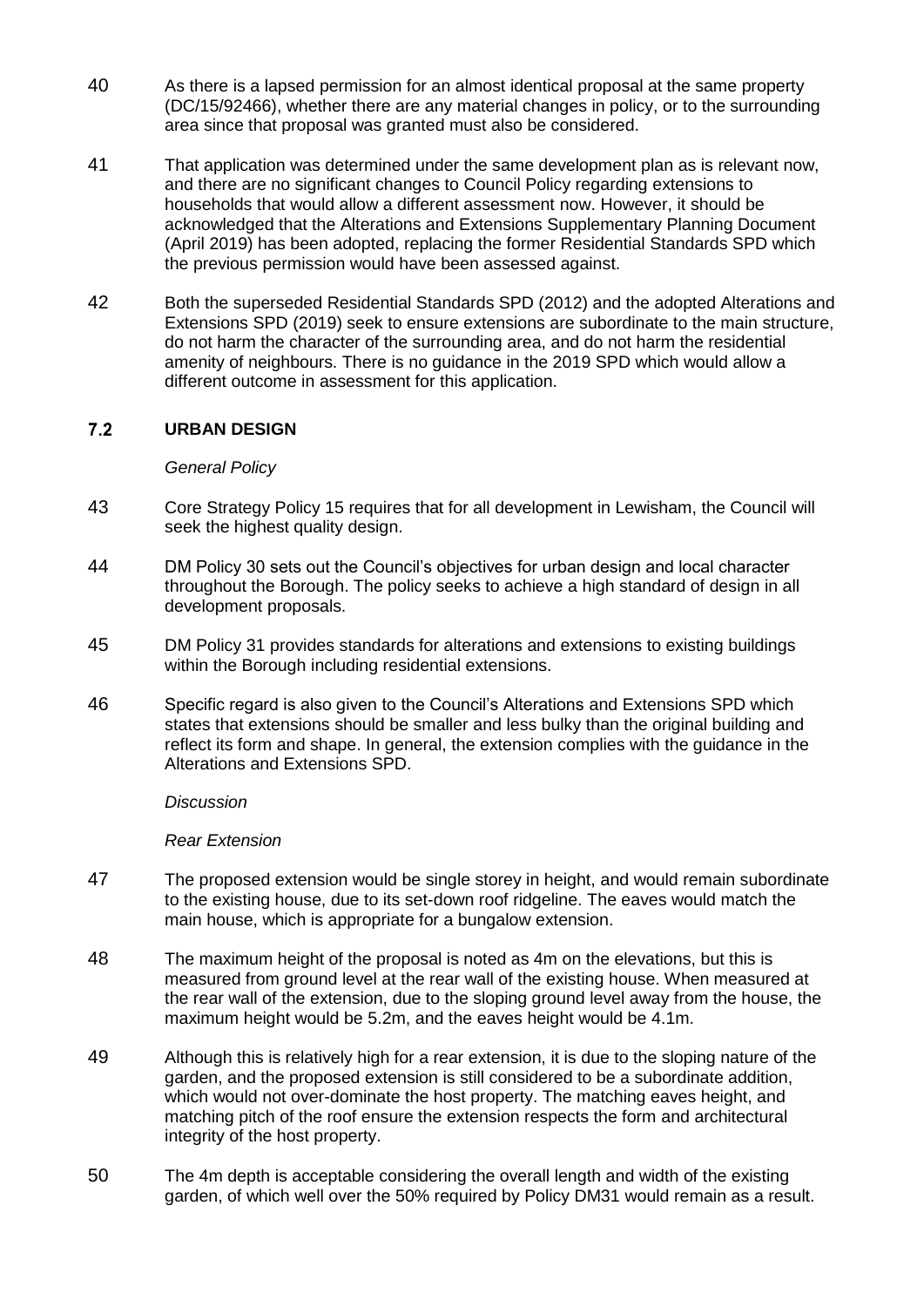51 The walls would be white painted render externally to match the main house, and the roof would be tiled to match which is acceptable. No objections are raised to the proposed doors and windows.

# *Bicycle and Refuse Store*

52 As the bicycle and refuse store would be visible from the public realm

*Summary* 

- 53 The proposed rear extension is of an acceptable design quality and would be subordinate to the host dwelling, in line with Policies CS15, DM30 and DM31. The proposed design is policy compliant, and therefore it is acceptable.
- 54 Notwithstanding this assessment, an almost identical extension was approved at the property under application DC/15/92466.

### $\mathbf{R}$ **LIVING CONDITIONS OF NEIGHBOURS**

## *General Policy*

- 55 NPPF para 127 sets an expectation that new development will be designed to create places that amongst other things have a 'high standard' of amenity for existing and future users. This is reflected in relevant policies of the London Plan (LP7.6), the Core Strategy (CP15), the Local Plan (DMP32) and associated guidance (Housing SPD 2017, GLA; Residential Standards SPD 2012, LBL).
- 56 DMP31 expects residential extensions adjacent to dwellings to not result in significant loss of privacy or amenity (including sunlight and daylight) to adjoining properties.
- 57 The main impacts on amenity usually arise from: (i) overbearing enclosure/loss of outlook; (ii) loss of privacy; (iii) loss of daylight within properties and loss of sunlight to amenity areas; and (iv) noise and disturbance.
- 58 The main properties to consider in an assessment of the impacts of the proposal upon neighbouring residential amenity are 44 Ringmore Rise. As the host property also borders the rear boundaries of Nos.30, 32, and 34 Horniman Drive, the impact on those properties is also a consideration.

# **Enclosure and Outlook, Daylight and Sunlight**

- 59 *44 Ringmore Rise:* The extension would be approximately 2m from the shared boundary with No.44, and 3m from its side elevation, and it would have a depth of 3.3m past its original rear elevation. However, there is an existing conservatory with a depth of approximately 3m, meaning the extension would marginally extend past the existing rear elevation of the conservatory, and therefore would have no significantly harmful impacts on the outlook of the rear facing windows.
- 60 Due to the separation distance, and the sloping roof away from the boundary with No.44, together with the southerly orientation of the gardens, there would not likely be any significant impact on daylight and sunlight to their garden or internally. 45 degree tests taken from the approximate position of existing windows provides further evidence that the impacts to No.44 would not be harmful.
- 61 *Horniman Drive Properties:* The extension would be at least 3.4m from the rear boundaries of the properties adjoining on Horniman Drive, and over 20m from their rear elevations. It is also noted that those properties are at a significantly higher level than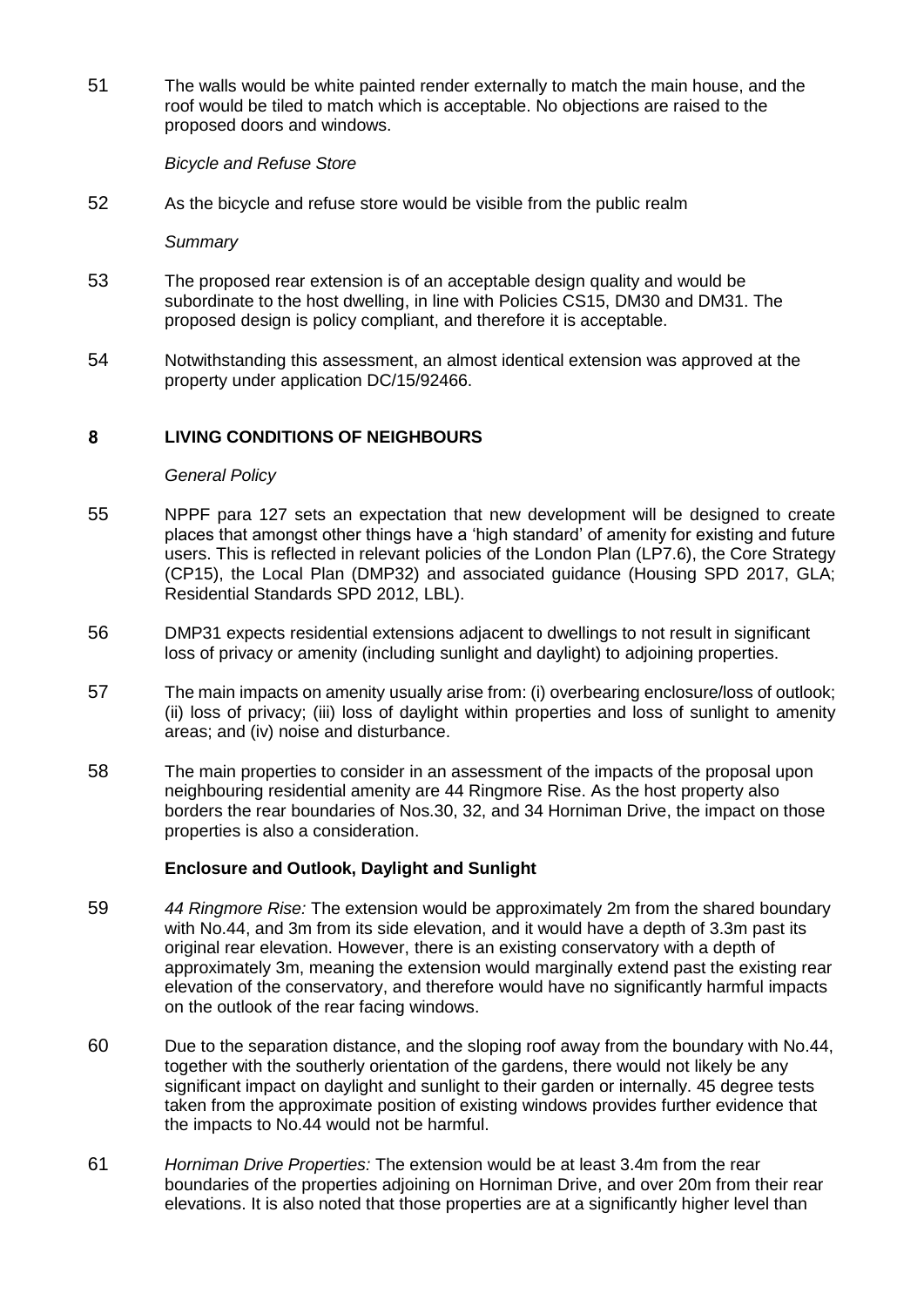the proposed extension. There would therefore be no significant impact on the residential amenity of these properties.

# **Privacy**

- 62 *Neighbouring residential properties:* The proposed windows in the side elevation would be high level and obscure glazed, and this would be secured by planning condition.
- 63 The additional proposed glazed doors in the rear elevation would have a similar impact on privacy to existing ground floor windows and doors, so no objections are raised.
- 64 In conclusion the proposal would not have a negative impact on the privacy of neighbouring properties.

## **Impacts on neighbours conclusion**

65 For the reasons as stated above, no undue loss of daylight, sunlight, outlook or privacy are considered to be generated upon any neighbour as a result of the proposal. The amenity impacts to adjoining occupiers is therefore considered to be acceptable.

### $9$ **TRANSPORT IMPACTS**

## *General Policy*

66 The application site is relatively well connected to the wider public transport network with a PTAL rating of 3. It is approximately a 0.6 miles to the nearest train station, and a fiveminute walk to the nearest bus stop.

## *Car Parking*

67 There is an existing off street parking space and crossover on site, and no change is proposed to this, therefore there would be no material impacts.

*Cycle Parking & Refuse Storage*

68 A cycle and refuse store is proposed in the front garden. As this is an application for works to an existing dwelling there is no requirement to provide cycle parking or refuse storage facilities, but the provision is welcome. The details are proposed to be secured by condition.

#### $10$ **SUSTAINABLE DEVELOPMENT**

- 69 The NPPF requires Local Planning Authorities to adopt proactive strategies to mitigate and adapt to climate change. The NPPF requires planning policies to be consistent with the Government's zero carbon buildings policy and adopt nationally described standards.
- 70 London Plan and Core Strategy Policies advocate the need for sustainable development. All new development should address climate change and reduce carbon emissions.
- 71 For schemes of this scale, sustainability requirements have been absorbed into Building Regulations meaning the applicant does not have to comply with any particular sustainability requirements at this stage of the development process.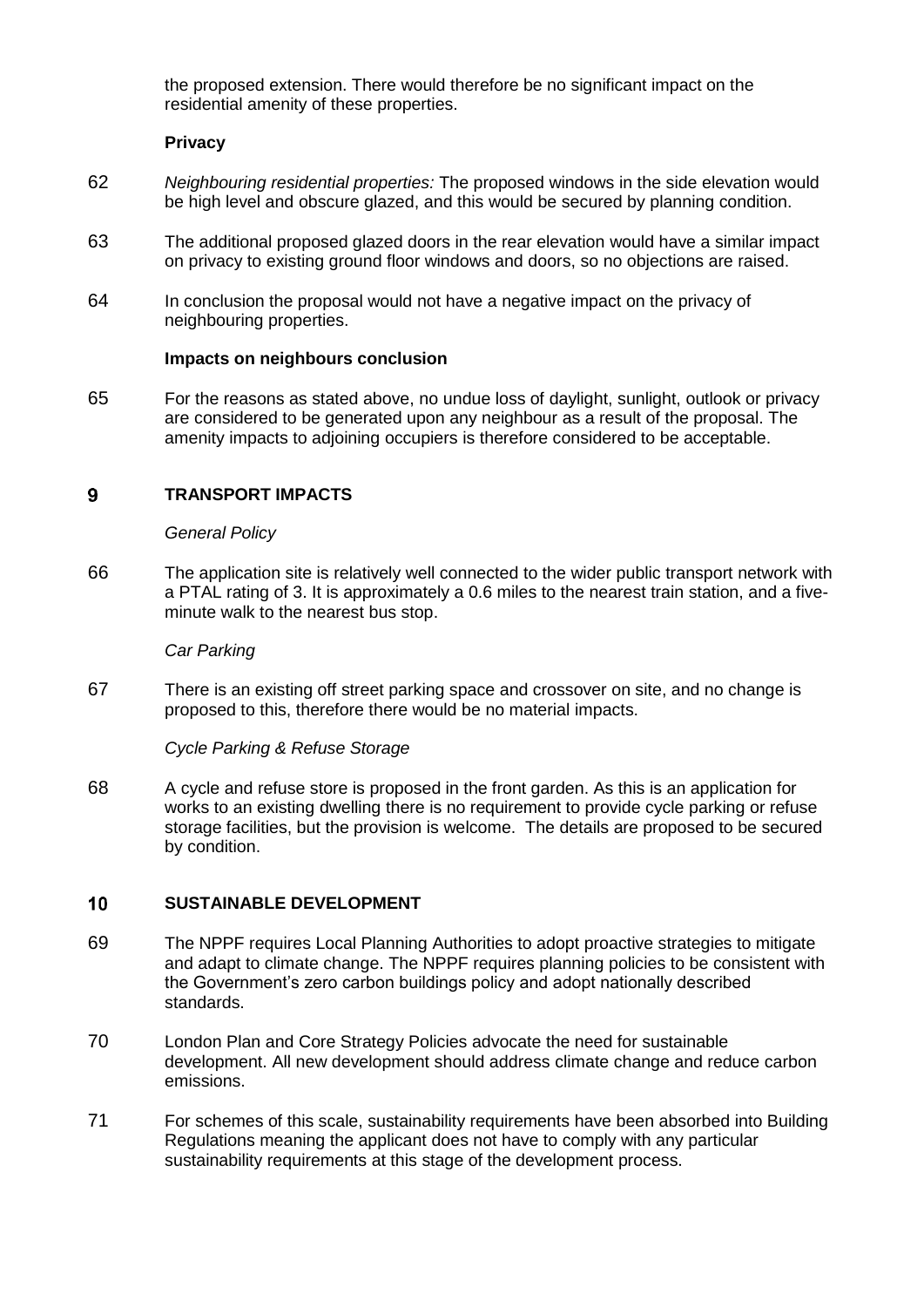### $11$ **LOCAL FINANCE CONSIDERATIONS**

- 72 Under Section 70(2) of the Town and Country Planning Act 1990 (as amended), a local finance consideration means:
	- a grant or other financial assistance that has been, or will or could be, provided to a relevant authority by a Minister of the Crown; or
	- sums that a relevant authority has received, or will or could receive, in payment of Community Infrastructure Levy (CIL).
- 73 The weight to be attached to a local finance consideration remains a matter for the decision maker.
- 74 The CIL is therefore a material consideration.
- 75 This application would not be charged CIL payments, as the extension is less than 100m².

### $12$ **EQUALITIES CONSIDERATIONS**

- 76 The Equality Act 2010 (the Act) introduced a new public sector equality duty (the equality duty or the duty). It covers the following nine protected characteristics: age, disability, gender reassignment, marriage and civil partnership, pregnancy and maternity, race, religion or belief, sex and sexual orientation.
- 77 In summary, the Council must, in the exercise of its function, have due regard to the need to:
	- eliminate unlawful discrimination, harassment and victimisation and other conduct prohibited by the Act;
	- advance equality of opportunity between people who share a protected characteristic and those who do not;
	- foster good relations between people who share a protected characteristic and persons who do not share it.
- 78 The duty continues to be a "have regard duty", and the weight to be attached to it is a matter for the decision maker, bearing in mind the issues of relevance and proportionality. It is not an absolute requirement to eliminate unlawful discrimination, advance equality of opportunity or foster good relations.
- 79 The Equality and Human Rights Commission has recently issued Technical Guidance on the Public Sector Equality Duty and statutory guidance entitled "Equality Act 2010 Services, Public Functions & Associations Statutory Code of Practice". The Council must have regard to the statutory code in so far as it relates to the duty and attention is drawn to Chapter 11 which deals particularly with the equality duty. The Technical Guidance also covers what public authorities should do to meet the duty. This includes steps that are legally required, as well as recommended actions. The guidance does not have statutory force but nonetheless regard should be had to it, as failure to do so without compelling reason would be of evidential value. The statutory code and the technical guidance can be found at: [https://www.equalityhumanrights.com/en/publication](https://www.equalityhumanrights.com/en/publication-download/technical-guidance-public-sector-equality-duty-england)[download/technical-guidance-public-sector-equality-duty-england](https://www.equalityhumanrights.com/en/publication-download/technical-guidance-public-sector-equality-duty-england) and https://www.equalityhumanrights.com/en/publication-download/services-public-functionsand-associations-statutory-code-practice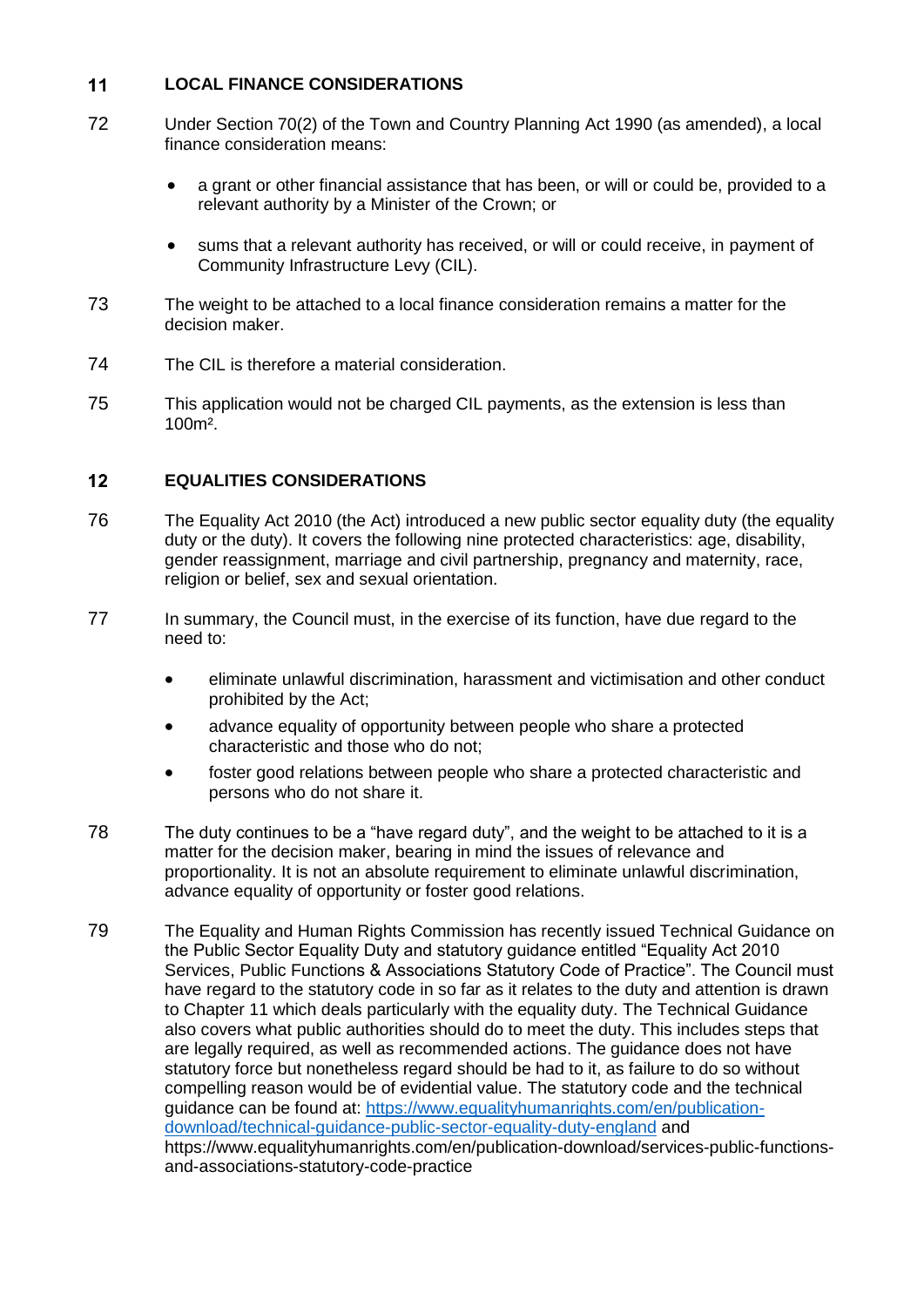- 80 The Equality and Human Rights Commission (EHRC) has previously issued five guides for public authorities in England giving advice on the equality duty:
	- The essential guide to the public sector equality duty
	- Meeting the equality duty in policy and decision-making
	- Engagement and the equality duty
	- Equality objectives and the equality duty
	- **Equality information and the equality duty**
- 81 The essential guide provides an overview of the equality duty requirements including the general equality duty, the specific duties and who they apply to. It covers what public authorities should do to meet the duty including steps that are legally required, as well as recommended actions. The other four documents provide more detailed guidance on key areas and advice on good practice. Further information and resources are available at: [https://www.equalityhumanrights.com/en/advice-and-guidance/public-sector-equality](https://www.equalityhumanrights.com/en/advice-and-guidance/public-sector-equality-duty-guidance)[duty-guidance](https://www.equalityhumanrights.com/en/advice-and-guidance/public-sector-equality-duty-guidance)
- 82 The planning issues set out above do not include any factors that relate specifically to any of the equalities categories set out in the Act, and therefore it has been concluded that there is no impact on equality.

## $13$ **HUMAN RIGHTS IMPLICATIONS**

- 83 In determining this application the Council is required to have regard to the provisions of the Human Rights Act 1998. Section 6 of the Human Rights Act 1998 prohibits authorities (including the Council as local planning authority) from acting in a way which is incompatible with the European Convention on Human Rights. ''Convention'' here means the European Convention on Human Rights, certain parts of which were incorporated into English law under the Human Rights Act 1998. Various Convention rights are likely to be relevant including:
	- Article 8: Respect for your private and family life, home and correspondence
	- Protocol 1, Article 1: Right to peaceful enjoyment of your property
- 84 This report has outlined the consultation that has been undertaken on the planning application and the opportunities for people to make representations to the Council as Local Planning Authority.
- 85 This application has the legitimate aim of the construction of a single storey extension. The rights potentially engaged by this application, including respect for your private and family life, home and correspondence and the freedom to enjoy one's home are not considered to be unlawfully interfered with by this proposal.
- 86 Members need to satisfy themselves that the potential adverse amenity impacts are acceptable and that any potential interference with the above Convention Rights will be legitimate and justified. Both public and private interests are to be taken into account in the exercise of the Local Planning Authority's powers and duties. Any interference with a Convention right must be necessary and proportionate. Members must therefore, carefully consider the balance to be struck between individual rights and the wider public interest.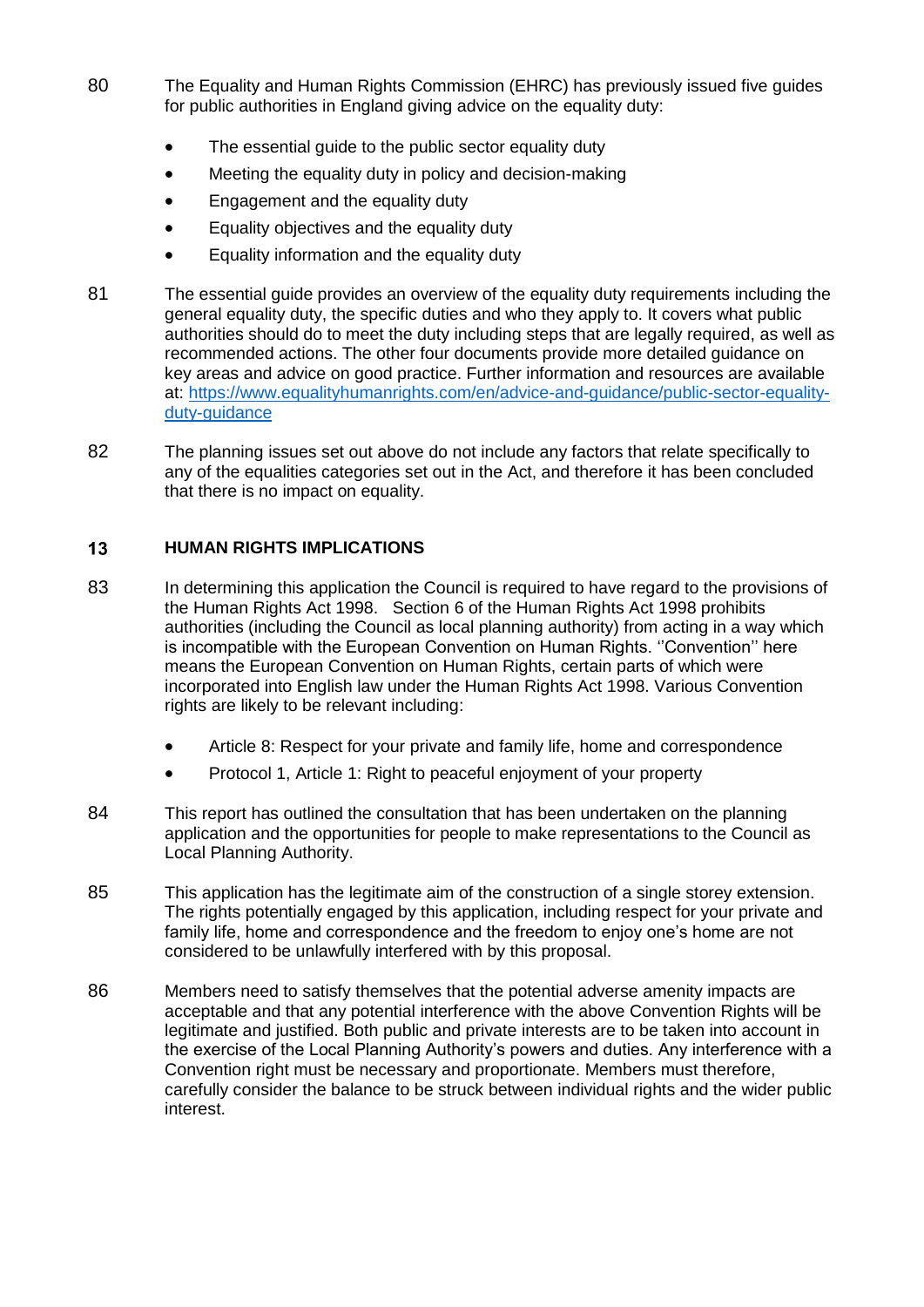### $14$ **CONCLUSION**

- 87 This application has been considered in the light of policies set out in the development plan and other material considerations.
- 88 Officer's consider the proposed development is acceptable in principle, of no significant harm to the character of the application property or surrounding area, or to residential amenity. The scheme is therefore considered acceptable.
- 89 The proposed extension is recommended for approval, subject to the conditions below.

### $15$ **RECOMMENDATION**

90 That the Committee resolve to **GRANT** planning permission subject to the following conditions and informative:

### $15.1$ **CONDITIONS**

1. The development to which this permission relates must be begun not later than the expiration of three years beginning with the date on which the permission is granted.

**Reason:** As required by Section 91 of the Town and Country Planning Act 1990.

2. The development shall be carried out strictly in accordance with the application plans, drawings and documents hereby approved and as detailed below:

1149/EX-01 Rev A; 1149/EX-02 Rev A; 1149/EX-03; 1149/PL-01 Rev A; 1149/PL-02 Rev A; Site Location

**Reason:** To ensure that the development is carried out in accordance with the approved documents, plans and drawings submitted with the application and is acceptable to the local planning authority.

3. Notwithstanding the Town and Country Planning (General Permitted Development) Order 2015 (or any Order revoking, re-enacting or modifying that Order), the new window to be installed in the side elevation of the extension hereby approved shall be fitted as obscure glazed and fixed shut (up to 1.7m above ground floor level) and retained in perpetuity.

**Reason:** To avoid the direct overlooking of adjoining properties and consequent loss of privacy thereto and to comply with DM Policy 31 Alterations and extensions to existing buildings including residential extensions of the Development Management Local Plan (November 2014).

4. Prior to installation, details of the proposal for the storage of refuse and recycling facilities must be submitted to and approved in writing by the local planning authority.

**Reason:** In order that the local planning authority may be satisfied with the provisions for recycling facilities and refuse storage in the interest of safeguarding the amenities of neighbouring occupiers and the area in general, in compliance with Development Management Local Plan (November 2014) DM Policy 30 Urban design and local character and Core Strategy Policy 13 Addressing Lewisham waste management requirements (2011).